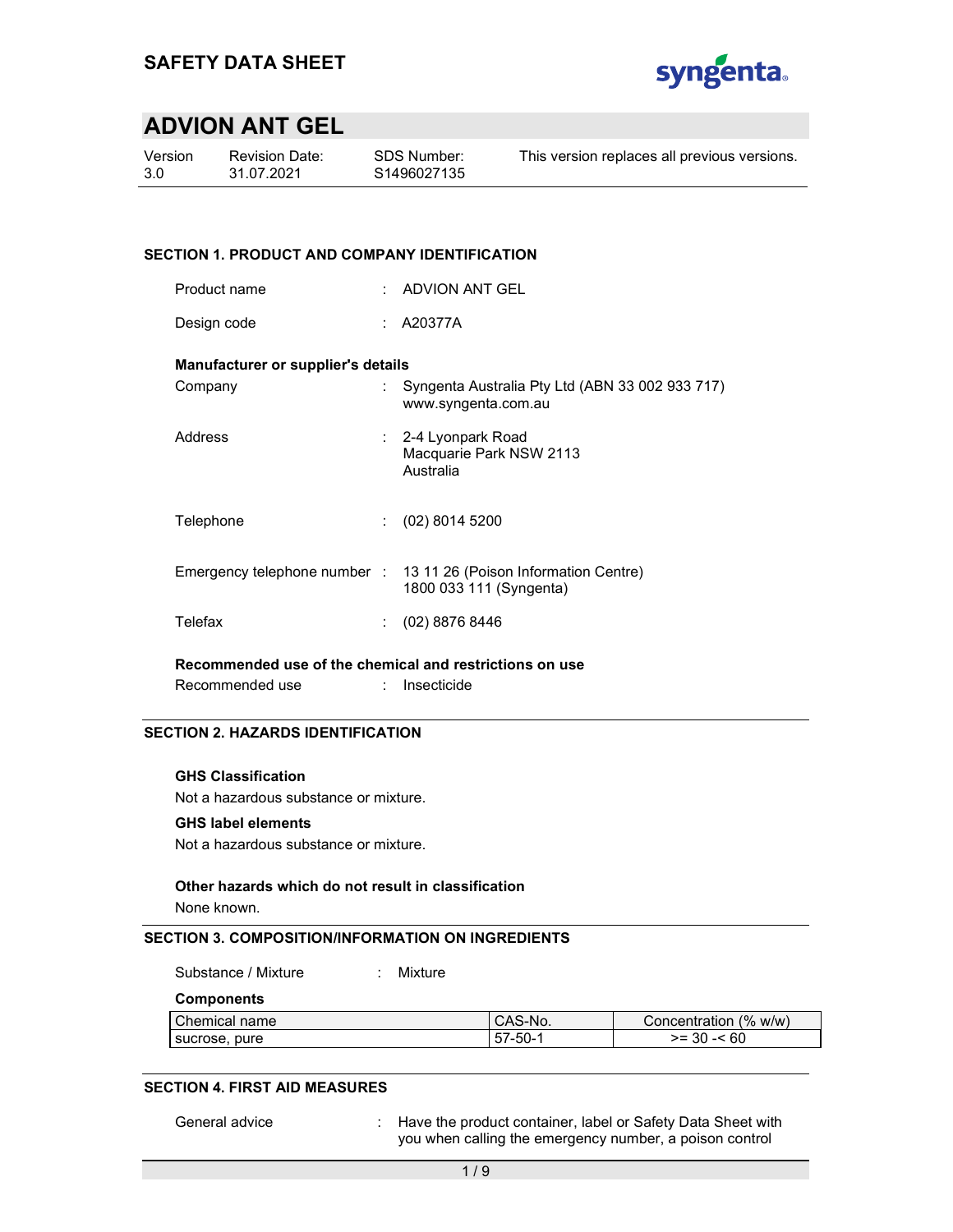

| Version<br>3.0 | <b>Revision Date:</b><br>31.07.2021                    | <b>SDS Number:</b><br>S1496027135                                             | This version replaces all previous versions.                                                                                                                                                 |
|----------------|--------------------------------------------------------|-------------------------------------------------------------------------------|----------------------------------------------------------------------------------------------------------------------------------------------------------------------------------------------|
|                |                                                        |                                                                               |                                                                                                                                                                                              |
|                |                                                        |                                                                               | center or physician, or going for treatment.                                                                                                                                                 |
| If inhaled     |                                                        | Move the victim to fresh air.<br>÷<br>tion.<br>Keep patient warm and at rest. | If breathing is irregular or stopped, administer artificial respira-<br>Call a physician or poison control centre immediately.                                                               |
|                | In case of skin contact                                |                                                                               | Take off all contaminated clothing immediately.<br>Wash off immediately with plenty of water.<br>If skin irritation persists, call a physician.<br>Wash contaminated clothing before re-use. |
|                | In case of eye contact                                 | for at least 15 minutes.<br>Remove contact lenses.                            | Rinse immediately with plenty of water, also under the eyelids,<br>Immediate medical attention is required.                                                                                  |
| If swallowed   |                                                        | container or label.<br>Do NOT induce vomiting.                                | If swallowed, seek medical advice immediately and show this                                                                                                                                  |
| delayed        | Most important symptoms<br>and effects, both acute and | Nonspecific                                                                   | No symptoms known or expected.                                                                                                                                                               |
|                | Notes to physician                                     | Treat symptomatically.                                                        | There is no specific antidote available.                                                                                                                                                     |

### SECTION 5. FIREFIGHTING MEASURES

| Suitable extinguishing media                       | $\mathcal{L}$                | Extinguishing media - small fires<br>Use water spray, alcohol-resistant foam, dry chemical or car-<br>bon dioxide.<br>Extinguishing media - large fires<br>Alcohol-resistant foam<br>or<br>Water spray                                |
|----------------------------------------------------|------------------------------|---------------------------------------------------------------------------------------------------------------------------------------------------------------------------------------------------------------------------------------|
| Unsuitable extinguishing<br>media                  | $\mathcal{L}_{\mathrm{max}}$ | Do not use a solid water stream as it may scatter and spread<br>fire.                                                                                                                                                                 |
| Specific hazards during fire-<br>fighting          |                              | As the product contains combustible organic components, fire<br>will produce dense black smoke containing hazardous prod-<br>ucts of combustion (see section 10).<br>Exposure to decomposition products may be a hazard to<br>health. |
| Specific extinguishing meth-<br>ods                |                              | Do not allow run-off from fire fighting to enter drains or water<br>courses.                                                                                                                                                          |
| Special protective equipment :<br>for firefighters |                              | Cool closed containers exposed to fire with water spray.<br>Wear full protective clothing and self-contained breathing ap-<br>paratus.                                                                                                |

### SECTION 6. ACCIDENTAL RELEASE MEASURES

| Personal precautions, protec-:<br>tive equipment and emer-<br>gency procedures | Refer to protective measures listed in sections 7 and 8.<br>Avoid dust formation. |
|--------------------------------------------------------------------------------|-----------------------------------------------------------------------------------|
| Environmental precautions                                                      | : Do not flush into surface water or sanitary sewer system.                       |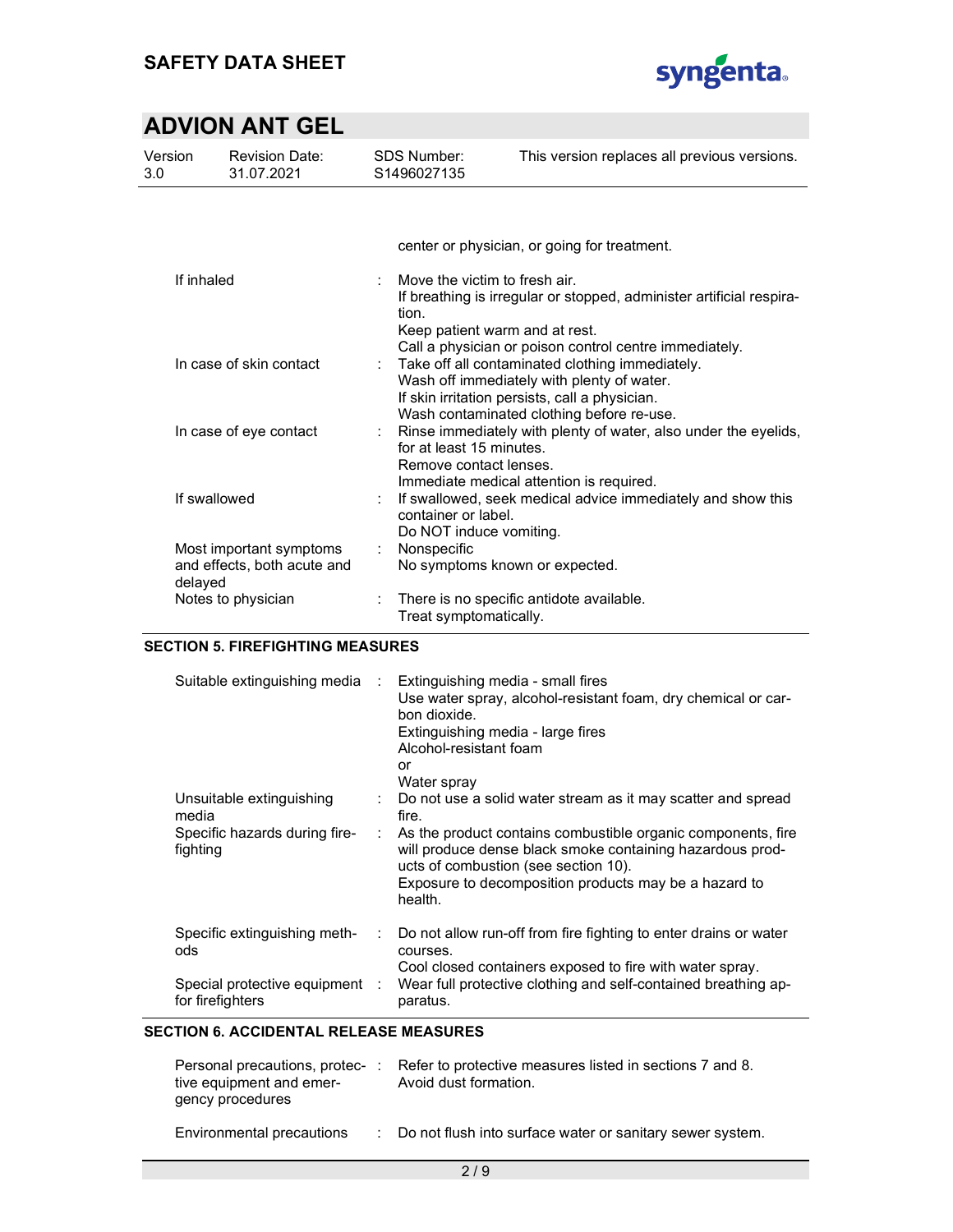

| Version<br>3.0 | <b>Revision Date:</b><br>31.07.2021                      | SDS Number:<br>S1496027135      | This version replaces all previous versions.                                                                                                                                                                                                                                                                                                                                                                                                                       |
|----------------|----------------------------------------------------------|---------------------------------|--------------------------------------------------------------------------------------------------------------------------------------------------------------------------------------------------------------------------------------------------------------------------------------------------------------------------------------------------------------------------------------------------------------------------------------------------------------------|
|                | Methods and materials for<br>containment and cleaning up | respective authorities.<br>air. | If the product contaminates rivers and lakes or drains inform<br>Contain spillage, pick up with an electrically protected vacuum<br>cleaner or by wet-brushing and transfer to a container for dis-<br>posal according to local regulations (see section 13).<br>Do not create a powder cloud by using a brush or compressed<br>Clean contaminated surface thoroughly.<br>Clean with detergents. Avoid solvents.<br>Retain and dispose of contaminated wash water. |

# SECTION 7. HANDLING AND STORAGE

| Advice on safe handling     | No special protective measures against fire required.<br>Avoid contact with skin and eyes.<br>When using do not eat, drink or smoke.                                                                                                                                  |
|-----------------------------|-----------------------------------------------------------------------------------------------------------------------------------------------------------------------------------------------------------------------------------------------------------------------|
| Conditions for safe storage | For personal protection see section 8.<br>No special storage conditions required.<br>÷.<br>Keep containers tightly closed in a dry, cool and well-<br>ventilated place.<br>Keep out of the reach of children.<br>Keep away from food, drink and animal feedingstuffs. |

# SECTION 8. EXPOSURE CONTROLS/PERSONAL PROTECTION

#### Components with workplace control parameters

| Components    | CAS-No.       | Value type<br>(Form of<br>exposure) | Control parame-<br>ters / Permissible<br>concentration | <b>Basis</b> |
|---------------|---------------|-------------------------------------|--------------------------------------------------------|--------------|
| sucrose, pure | $57 - 50 - 1$ | TWA                                 | 10 mg/m $3$                                            | AU OEL       |
|               |               | TWA                                 | 10 mg/m $3$                                            | <b>ACGIH</b> |

Engineering measures : THE FOLLOWING RECOMMENDATIONS FOR EXPOSURE CONTROLS/PERSONAL PROTECTION ARE INTENDED FOR THE MANUFACTURE, FORMULATION AND PACKAGING OF THE PRODUCT. FOR COMMERCIAL APPLICATIONS AND/OR ON-FARM APPLICATIONS CONSULT THE PRODUCT LABEL.

> Containment and/or segregation is the most reliable technical protection measure if exposure cannot be eliminated.

The extent of these protection measures depends on the actual risks in use.

Maintain air concentrations below occupational exposure standards. Where necessary, seek additional occupational hygiene advice.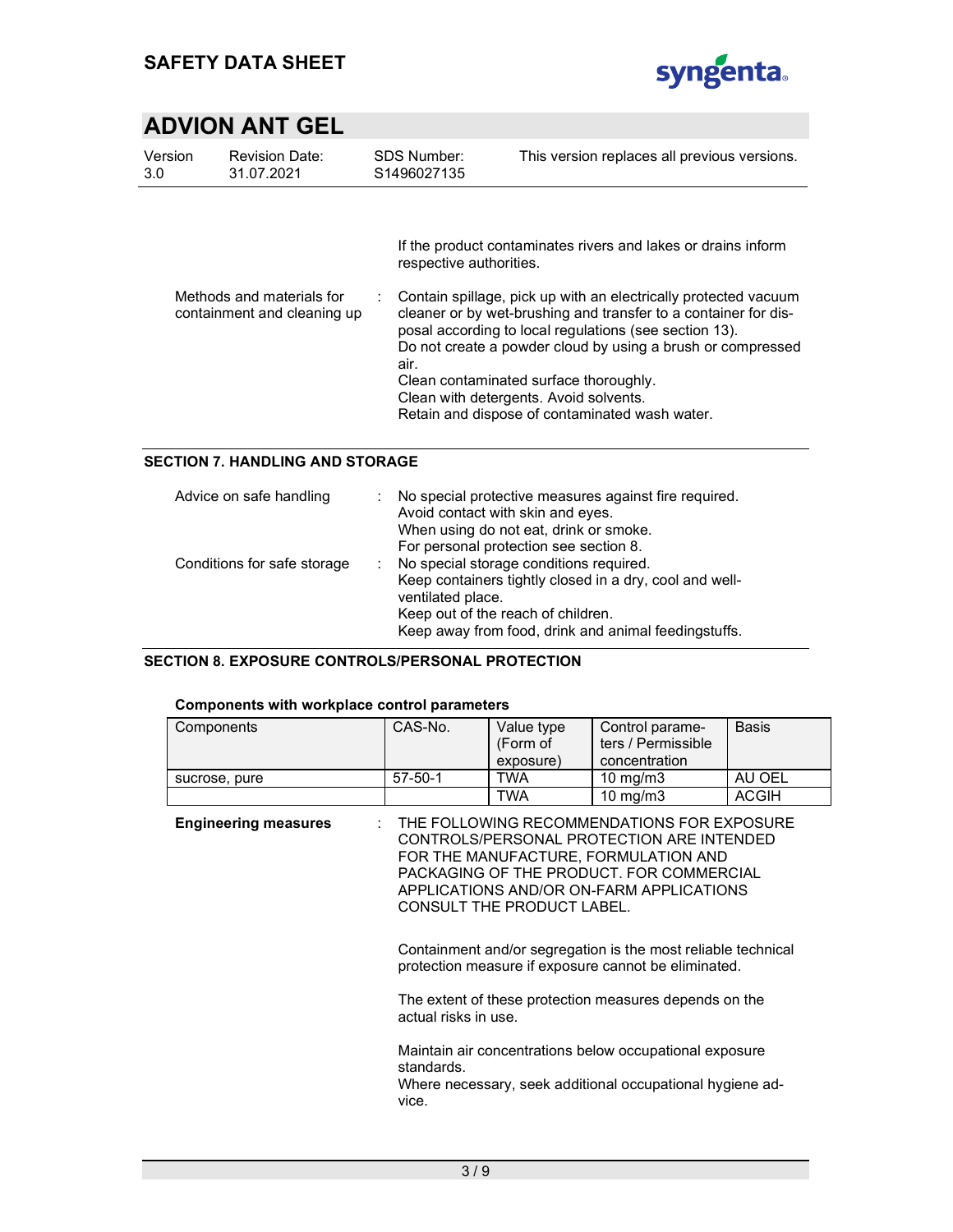

| Version | <b>Revision Date:</b> |
|---------|-----------------------|
| 3.0     | 31.07.2021            |

SDS Number: S1496027135 This version replaces all previous versions.

# Personal protective equipment

| Respiratory protection                                | No personal respiratory protective equipment normally re-<br>quired.<br>When workers are facing concentrations above the exposure<br>limit they must use appropriate certified respirators.                         |
|-------------------------------------------------------|---------------------------------------------------------------------------------------------------------------------------------------------------------------------------------------------------------------------|
| Hand protection                                       |                                                                                                                                                                                                                     |
| Remarks<br>Eye protection<br>Skin and body protection | No special protective equipment required.<br>No special protective equipment required.<br>: No special protective equipment required.<br>Select skin and body protection based on the physical job<br>requirements. |
| Protective measures                                   | : The use of technical measures should always have priority<br>over the use of personal protective equipment.<br>When selecting personal protective equipment, seek appro-<br>priate professional advice.           |
|                                                       | Personal protective equipment should comply with relevant<br>national standards                                                                                                                                     |

# SECTION 9. PHYSICAL AND CHEMICAL PROPERTIES

| Appearance                                                              | t.                        | solid                             |
|-------------------------------------------------------------------------|---------------------------|-----------------------------------|
| Colour                                                                  |                           | : off-white                       |
| Odour                                                                   | t.                        | No data available                 |
| Odour Threshold                                                         | t.                        | No data available                 |
| рH                                                                      | $\mathbb{R}^{\mathbb{Z}}$ | $5 - 9$<br>Concentration: 1 % w/v |
| Melting point/range                                                     | t.                        | No data available                 |
| Boiling point/boiling range                                             |                           | : No data available               |
| Flash point                                                             | ÷                         | No data available                 |
| Evaporation rate                                                        | ÷                         | No data available                 |
| Flammability (solid, gas)                                               | t.                        | No data available                 |
| Upper explosion limit / Upper : No data available<br>flammability limit |                           |                                   |
| Lower explosion limit / Lower : No data available<br>flammability limit |                           |                                   |
| Vapour pressure                                                         | ÷.                        | No data available                 |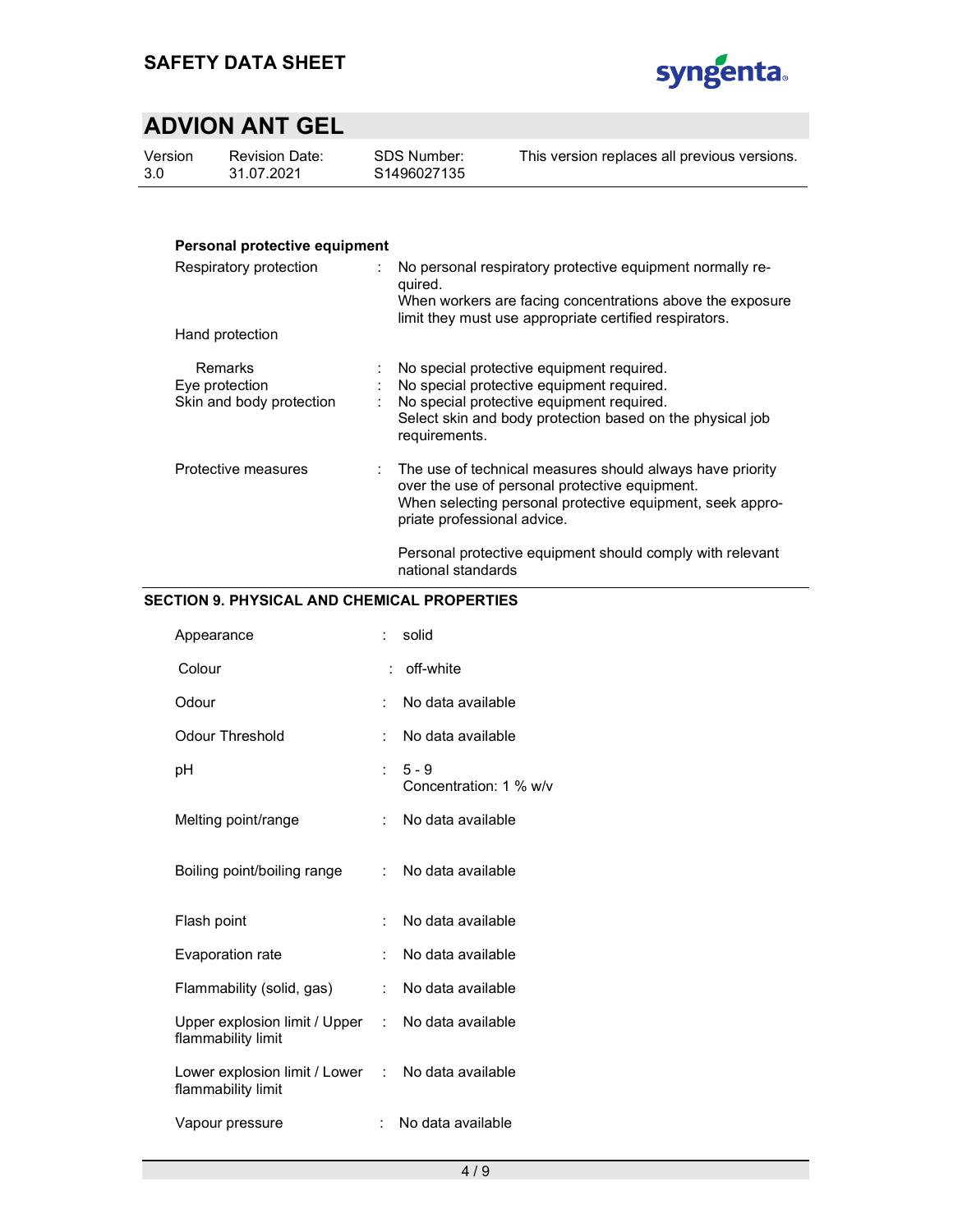

| Version<br>3.0 |                 | <b>Revision Date:</b><br>31.07.2021 | <b>SDS Number:</b><br>S1496027135 |                           | This version replaces all previous versions. |  |
|----------------|-----------------|-------------------------------------|-----------------------------------|---------------------------|----------------------------------------------|--|
|                |                 |                                     |                                   |                           |                                              |  |
|                |                 | Relative vapour density             | $\mathcal{L}$                     | No data available         |                                              |  |
|                | Density         |                                     |                                   | 1.18 - 1.22 g/cm3 (20 °C) |                                              |  |
|                | Solubility(ies) | Water solubility                    | ÷                                 | No data available         |                                              |  |
|                |                 | Solubility in other solvents        | $\ddot{\phantom{a}}$              | No data available         |                                              |  |
|                | octanol/water   | Partition coefficient: n-           |                                   | No data available         |                                              |  |
|                |                 | Auto-ignition temperature           | ÷                                 | No data available         |                                              |  |
|                |                 | Decomposition temperature           | ÷                                 | No data available         |                                              |  |
|                | Viscosity       | Viscosity, dynamic                  | ÷                                 | No data available         |                                              |  |
|                |                 | Viscosity, kinematic                |                                   | No data available         |                                              |  |
|                |                 | <b>Explosive properties</b>         |                                   | No data available         |                                              |  |
|                |                 | Oxidizing properties                |                                   | No data available         |                                              |  |
|                | Particle size   |                                     |                                   | No data available         |                                              |  |

# SECTION 10. STABILITY AND REACTIVITY

| Reactivity<br>Chemical stability<br>tions                                            |    | : None reasonably foreseeable.<br>: Stable under normal conditions.<br>Possibility of hazardous reac- : No dangerous reaction known under conditions of normal use. |
|--------------------------------------------------------------------------------------|----|---------------------------------------------------------------------------------------------------------------------------------------------------------------------|
| Conditions to avoid<br>Incompatible materials<br>Hazardous decomposition<br>products | ÷. | : No decomposition if used as directed.<br>None known.<br>: No hazardous decomposition products are known.                                                          |

# SECTION 11. TOXICOLOGICAL INFORMATION

| Exposure routes                 | Ingestion<br>Inhalation<br>Skin contact<br>Eye contact |
|---------------------------------|--------------------------------------------------------|
| <b>Acute toxicity</b>           |                                                        |
| Product:<br>Acute oral toxicity | LD50 (Rat, female): $>$ 5,000 mg/kg                    |
| Acute dermal toxicity           | LD50 (Rat, male and female): $>$ 5,000 mg/kg           |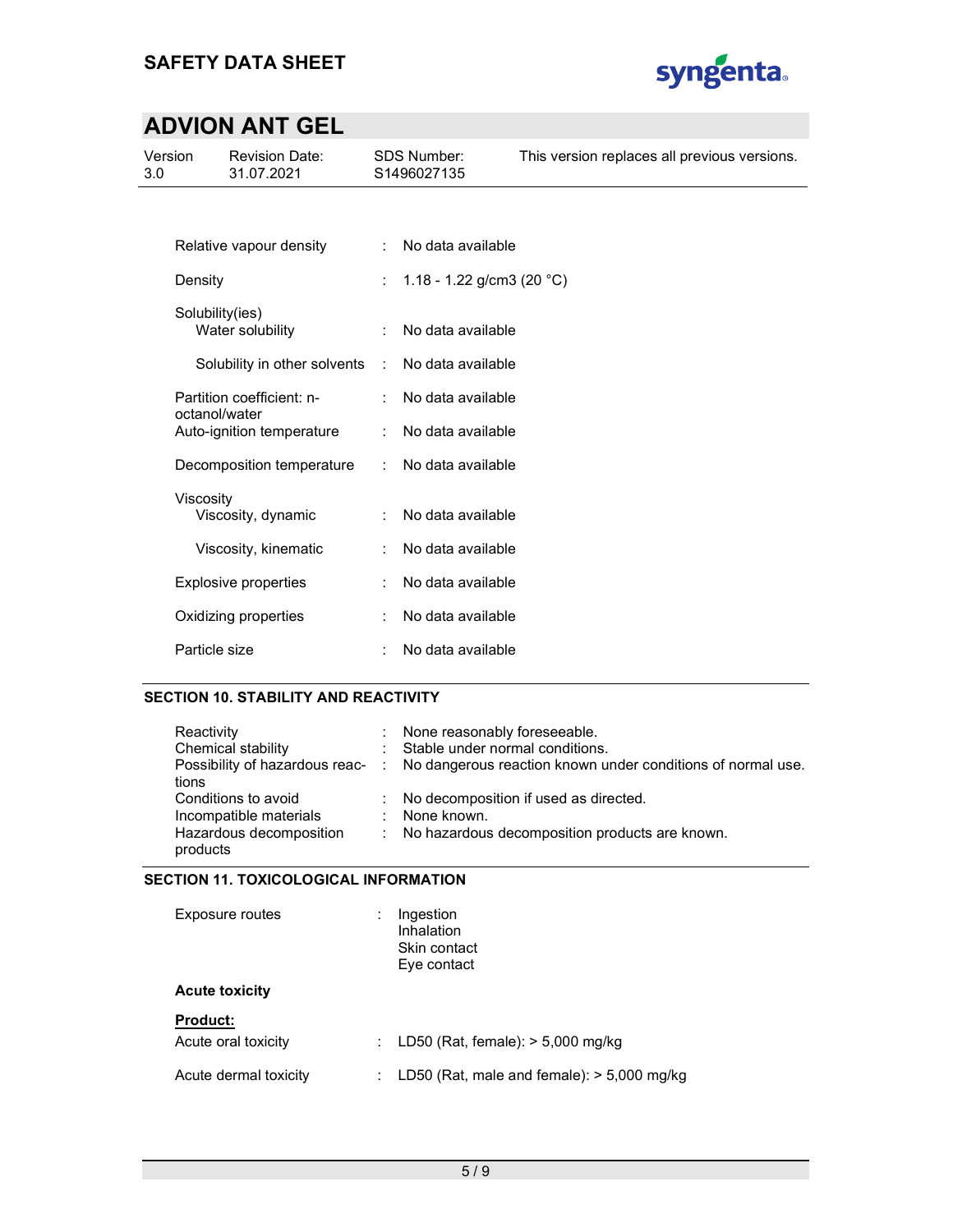

Version 3.0

Revision Date: 31.07.2021

SDS Number: S1496027135 This version replaces all previous versions.

### Skin corrosion/irritation

Product:

Species : Rabbit Result : No skin irritation

# Serious eye damage/eye irritation

# Product:

Species : Rabbit<br>
Result : No eve : No eye irritation

# Respiratory or skin sensitisation

# Product:

| Test Type | : Local lymph node assay (LLNA)                      |
|-----------|------------------------------------------------------|
| Species   | : Mouse                                              |
| Result    | : Did not cause sensitisation on laboratory animals. |

# Chronic toxicity

# SECTION 12. ECOLOGICAL INFORMATION

| <b>Ecotoxicity</b>                                 |                                                                 |
|----------------------------------------------------|-----------------------------------------------------------------|
| No data available                                  |                                                                 |
| Persistence and degradability<br>No data available |                                                                 |
| <b>Bioaccumulative potential</b>                   |                                                                 |
| <b>Product:</b><br><b>Bioaccumulation</b>          | : Remarks: Low bioaccumulation potential.                       |
| Mobility in soil                                   |                                                                 |
| <b>Product:</b><br>mental compartments             | Distribution among environ- : Remarks: Slightly mobile in soils |
| Other adverse effects<br>No data available         |                                                                 |
| <b>SECTION 13. DISPOSAL CONSIDERATIONS</b>         |                                                                 |

### Disposal methods

| Waste from residues | Do not contaminate ponds, waterways or ditches with chemi-<br>cal or used container.<br>Do not dispose of waste into sewer.<br>Where possible recycling is preferred to disposal or incinera-<br>tion. |
|---------------------|--------------------------------------------------------------------------------------------------------------------------------------------------------------------------------------------------------|
|                     |                                                                                                                                                                                                        |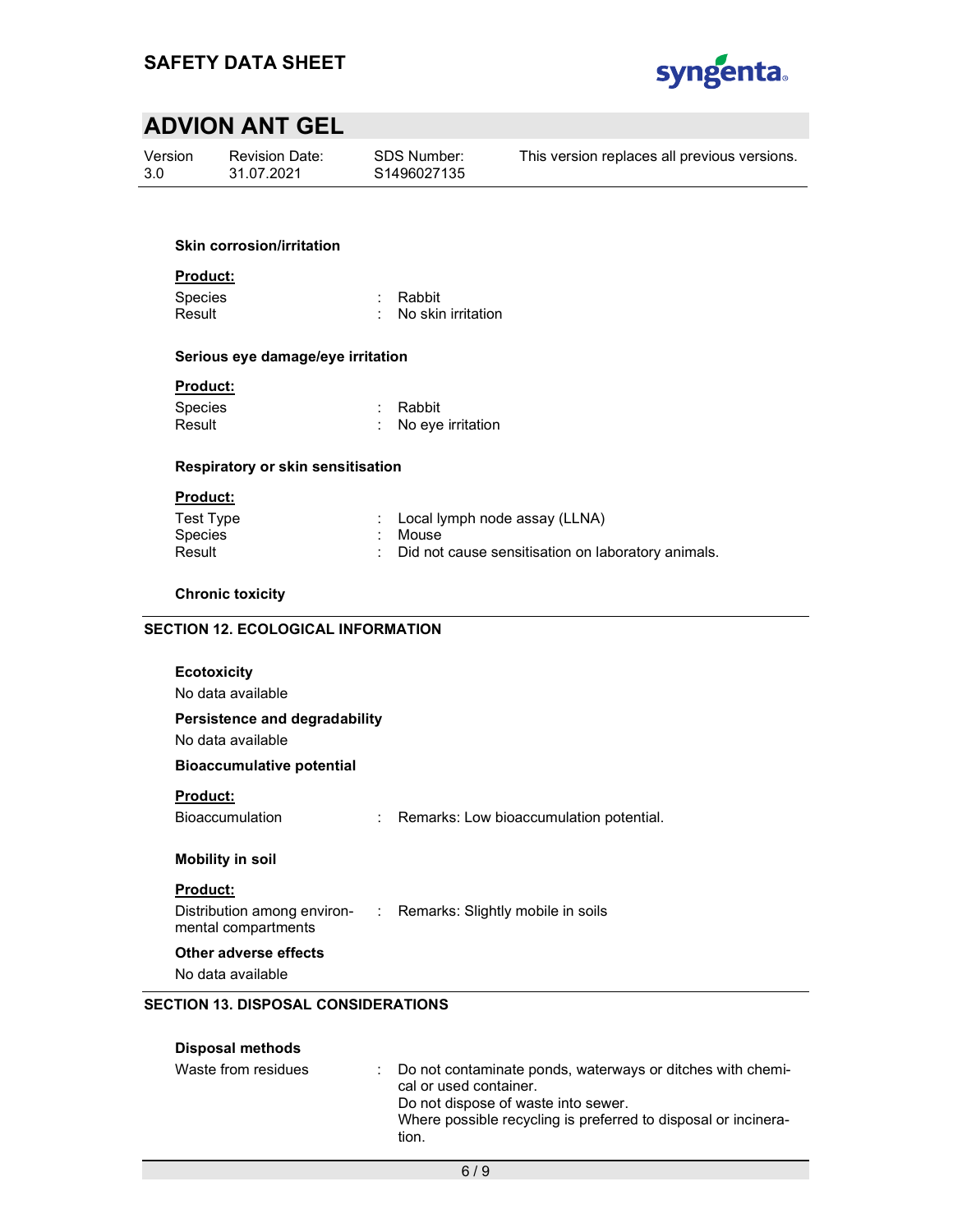

| Version | <b>Revision Date:</b>  | <b>SDS Number:</b>                                                                                                                                             | This version replaces all previous versions.                                                                                                                                                                                                                                                                                                                                                                                                                                                                                                                                                                                                                                                                                                                                 |
|---------|------------------------|----------------------------------------------------------------------------------------------------------------------------------------------------------------|------------------------------------------------------------------------------------------------------------------------------------------------------------------------------------------------------------------------------------------------------------------------------------------------------------------------------------------------------------------------------------------------------------------------------------------------------------------------------------------------------------------------------------------------------------------------------------------------------------------------------------------------------------------------------------------------------------------------------------------------------------------------------|
| 3.0     | 31.07.2021             | S1496027135                                                                                                                                                    |                                                                                                                                                                                                                                                                                                                                                                                                                                                                                                                                                                                                                                                                                                                                                                              |
|         | Contaminated packaging | local regulations.<br>Non-returnable containers:<br>Triple rinse containers.<br>Add rinsings to spray tank<br>the local regulations.<br>Returnable containers: | If recycling is not practicable, dispose of in compliance with<br>If recycling, replace cap and return clean containers to recy-<br>cler or designated collection point. Containers marked with the<br>drumMUSTER container logo can be taken to a drumMUS-<br>TER collection site (02 6206 6868, www.drummuster.org.au).<br>Empty containers can be landfilled, when in accordance with<br>If no landfill is available, bury the containers below 500 mm in<br>a disposal pit specifically marked and set up for this purpose<br>clear of waterways, desirable vegetation and tree roots. Empty<br>containers and product should not be burnt.<br>Empty contents fully into application equipment. Close all<br>valves and return to point of supply for refill or storage. |

### SECTION 14. TRANSPORT INFORMATION

### International Regulations

# UNRTDG

| UN number<br>Proper shipping name<br>Class<br>Subsidiary risk<br>Packing group                                                                         | $\ddot{\cdot}$<br>Ì. | Not applicable<br>Not applicable<br>Not applicable<br>Not applicable<br>Not applicable                                     |
|--------------------------------------------------------------------------------------------------------------------------------------------------------|----------------------|----------------------------------------------------------------------------------------------------------------------------|
| Labels                                                                                                                                                 | t                    | Not applicable                                                                                                             |
| <b>IATA-DGR</b><br>UN/ID No.<br>Proper shipping name<br>Class<br>Subsidiary risk<br>Packing group<br>Labels<br>Packing instruction (cargo<br>aircraft) | :<br>İ.<br>İ.        | Not applicable<br>Not applicable<br>Not applicable<br>Not applicable<br>Not applicable<br>Not applicable<br>Not applicable |
| Packing instruction (passen-<br>ger aircraft)                                                                                                          | ÷                    | Not applicable                                                                                                             |
| <b>IMDG-Code</b>                                                                                                                                       |                      |                                                                                                                            |
| UN number<br>Proper shipping name                                                                                                                      | :                    | Not applicable<br>Not applicable                                                                                           |
| Class                                                                                                                                                  |                      | Not applicable                                                                                                             |
| Subsidiary risk                                                                                                                                        | $\ddot{\cdot}$       | Not applicable                                                                                                             |
| Packing group<br>Labels<br>EmS Code                                                                                                                    | İ.<br>İ              | Not applicable<br>Not applicable<br>Not applicable                                                                         |
|                                                                                                                                                        |                      |                                                                                                                            |

Marine pollutant : Not applicable

Transport in bulk according to Annex II of MARPOL 73/78 and the IBC Code Not applicable for product as supplied.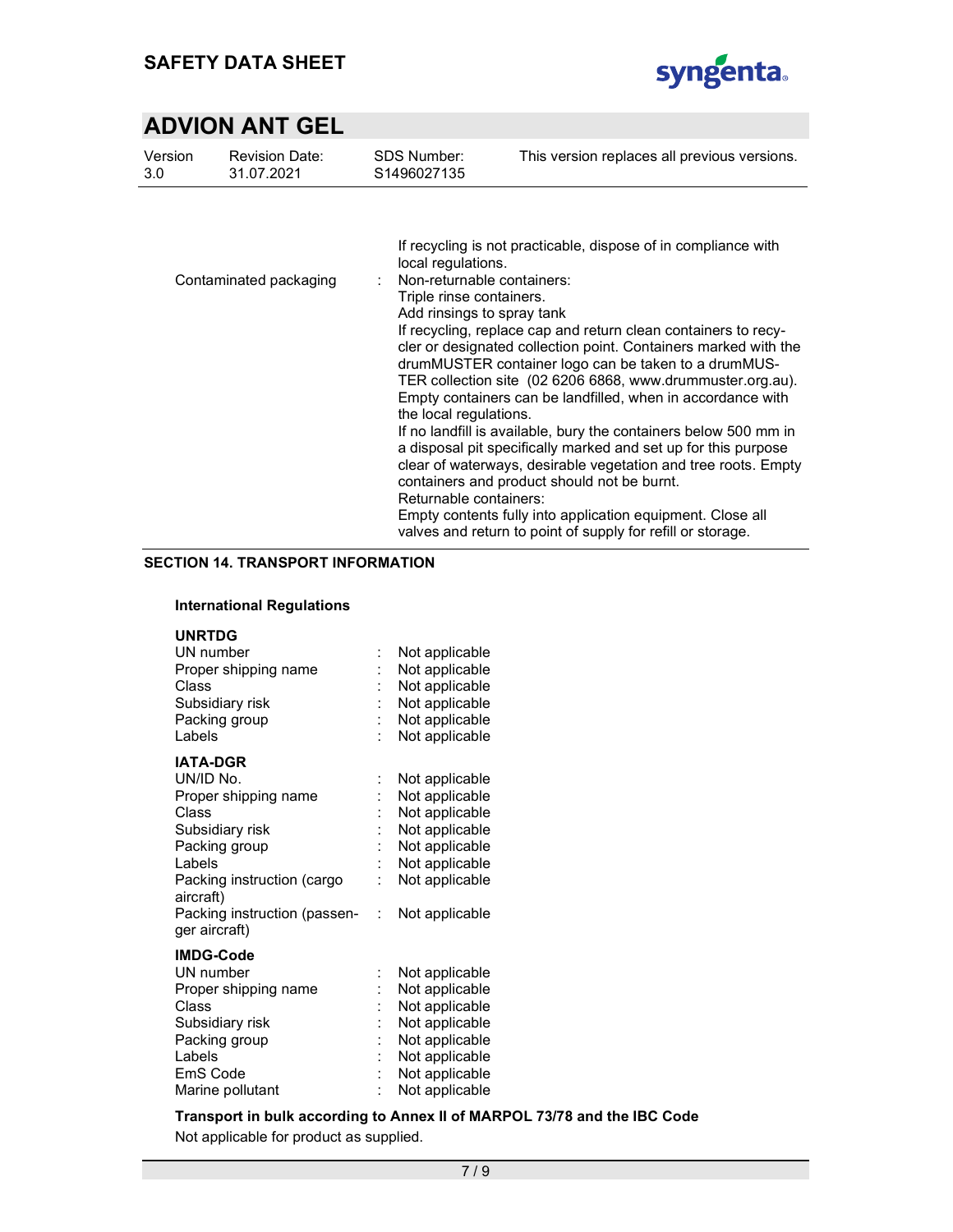

| Version<br>3.0 | SDS Number:<br><b>Revision Date:</b><br>31.07.2021<br>S1496027135 |  | This version replaces all previous versions. |  |  |
|----------------|-------------------------------------------------------------------|--|----------------------------------------------|--|--|
|                | <b>National Regulations</b>                                       |  |                                              |  |  |

| <b>ADG</b>                   |    |                                                                           |
|------------------------------|----|---------------------------------------------------------------------------|
| UN number                    |    | Not applicable                                                            |
| Proper shipping name         |    | Not applicable                                                            |
| Class                        |    | Not applicable                                                            |
| Subsidiary risk              |    | Not applicable                                                            |
| Packing group                |    | Not applicable                                                            |
| Labels                       | ٠  | Not applicable                                                            |
| <b>Hazchem Code</b>          |    | Not applicable                                                            |
| Special precautions for user |    |                                                                           |
| Remarks                      | ÷. | Not classified as dangerous in the meaning of transport regu-<br>lations. |

### SECTION 15. REGULATORY INFORMATION

| ture                                                               |                  |   | Safety, health and environmental regulations/legislation specific for the substance or mix-                                                                                                      |
|--------------------------------------------------------------------|------------------|---|--------------------------------------------------------------------------------------------------------------------------------------------------------------------------------------------------|
| Standard for the Uniform<br>Scheduling of Medicines and<br>Poisons | Schedule 5<br>÷. |   |                                                                                                                                                                                                  |
| <b>Prohibition/Licensing Requirements</b>                          |                  |   | There is no applicable prohibition,<br>authorisation and restricted use<br>requirements, including for carcino-<br>gens referred to in Schedule 10 of<br>the model WHS Act and Regula-<br>tions. |
| <b>Product Registration Number</b>                                 |                  | ÷ | APVMA Approval No. 62690                                                                                                                                                                         |
|                                                                    |                  |   |                                                                                                                                                                                                  |

### SECTION 16. OTHER INFORMATION

Revision Date : 31.07.2021 Items where changes have been made to the previous version are highlighted in the body of this document by two vertical lines.

| Date format                             | dd.mm.yyyy                                                                                                             |
|-----------------------------------------|------------------------------------------------------------------------------------------------------------------------|
| <b>Full text of other abbreviations</b> |                                                                                                                        |
| <b>ACGIH</b><br>AU OEL                  | : USA. ACGIH Threshold Limit Values (TLV)<br>: Australia. Workplace Exposure Standards for Airborne Con-<br>taminants. |
| ACGIH / TWA<br>AU OEL / TWA             | 8-hour, time-weighted average<br>Exposure standard - time weighted average                                             |

AIIC - Australian Inventory of Industrial Chemicals; ANTT - National Agency for Transport by Land of Brazil; ASTM - American Society for the Testing of Materials; bw - Body weight; CMR -Carcinogen, Mutagen or Reproductive Toxicant; DIN - Standard of the German Institute for Standardisation; DSL - Domestic Substances List (Canada); ECx - Concentration associated with x% response; ELx - Loading rate associated with x% response; EmS - Emergency Schedule;